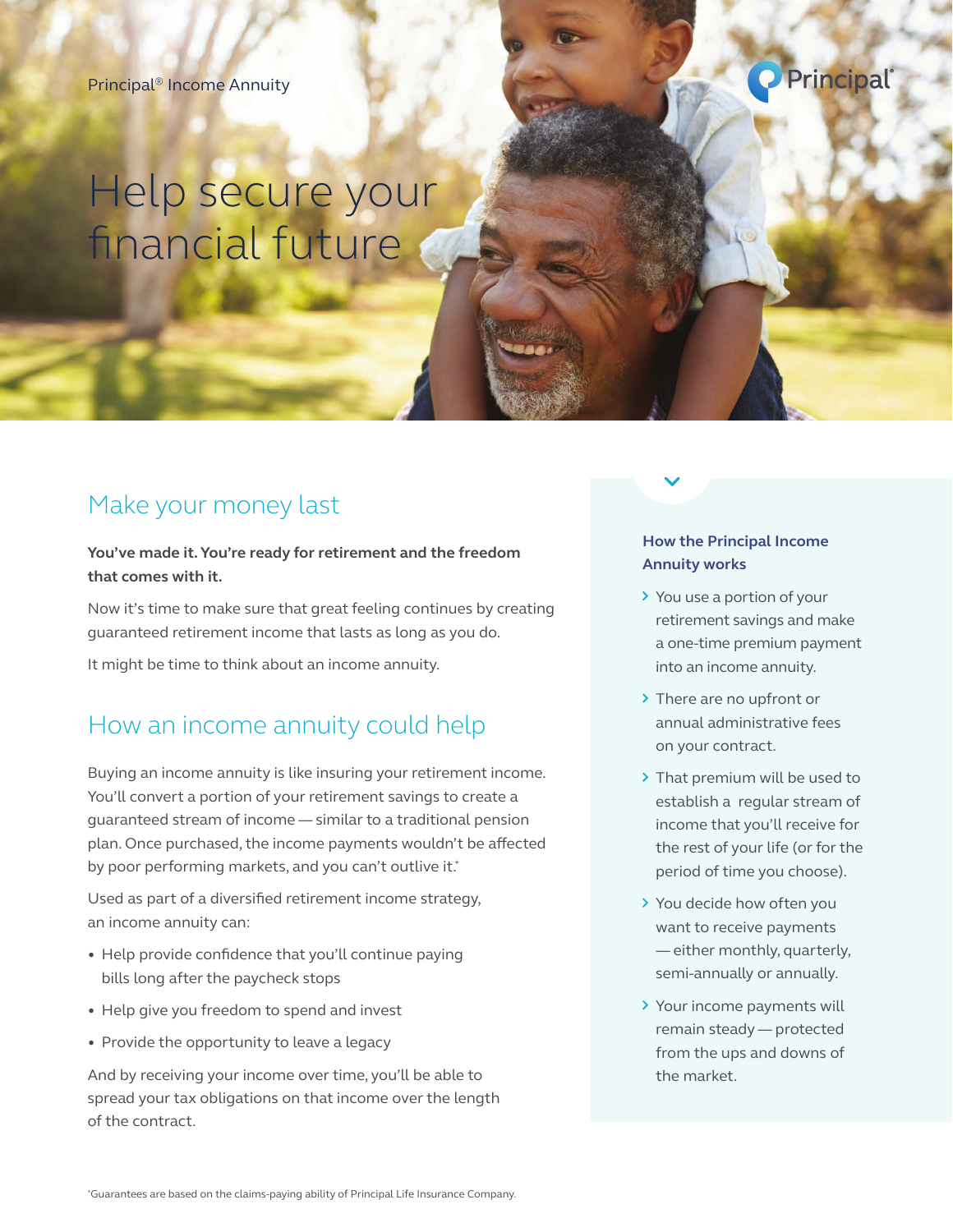### Key features

#### **Inflation protection**

You'll have access to an optional rider that allows you to increase your income payments to help keep up with inflation. This rider is available at no extra cost, but if you elect this rider, your payments will be lower in the early years of your contract as compared to contracts not electing inflation protection.

#### **Access to your money**

Emergencies happen. That's why our Liquidity Rider\* allows you to take a one-time withdrawal of up to 100% of the discounted value of your remaining guaranteed payments. You can do this anytime between the first contract anniversary and the end of your guarantee period. *(Even with the Liquidity Rider, it's important to have other assets available to cover unexpected costs. When* 

*the Liquidity Rider is used, the amount of the withdrawal will vary based on the interest rate environment at the time of the withdrawal)*.

#### **Option for Medicaid planning**

Long-term care is expensive - more than you may think. Our Limitations Rider can make our income annuity useful for Medicaid planning. A Medicaid compliant annuity can help you become eligible for Medicaid without spending down your assets first. The Limitations Rider must be elected at issue and requires recommendation from an attorney if it is to be used for Medicaid planning.

#### **Income options**

Multiple income options are available to choose from, including single life, joint life and fixed period options. The best choice for you will depend on your individual needs and circumstances.

Not only do income annuities provide income that can't be outlived, they help provide peace of mind and more financial security.

### **A 65-year-old man or woman retiring today has a 50% chance**  of living to age 85 or beyond.<sup>1</sup>

With a chance of spending that many years in retirement, it's important to know that your income is secure.

### A few things to think about

While you don't have to worry about market fluctuations or making investment decisions, it's possible that your income from the annuity may be less than the return you could get from equity investments. However, having guaranteed income may make market volatility in other assets more acceptable. An income annuity is not a liquid investment. Only a one-time withdrawal may be taken (up to 100% of the discounted value of your remaining guaranteed payments). Once you begin receiving income, you can no longer make changes to your annuity. Also, annuities are not FDIC insured, but are backed by the insurance company that issues them.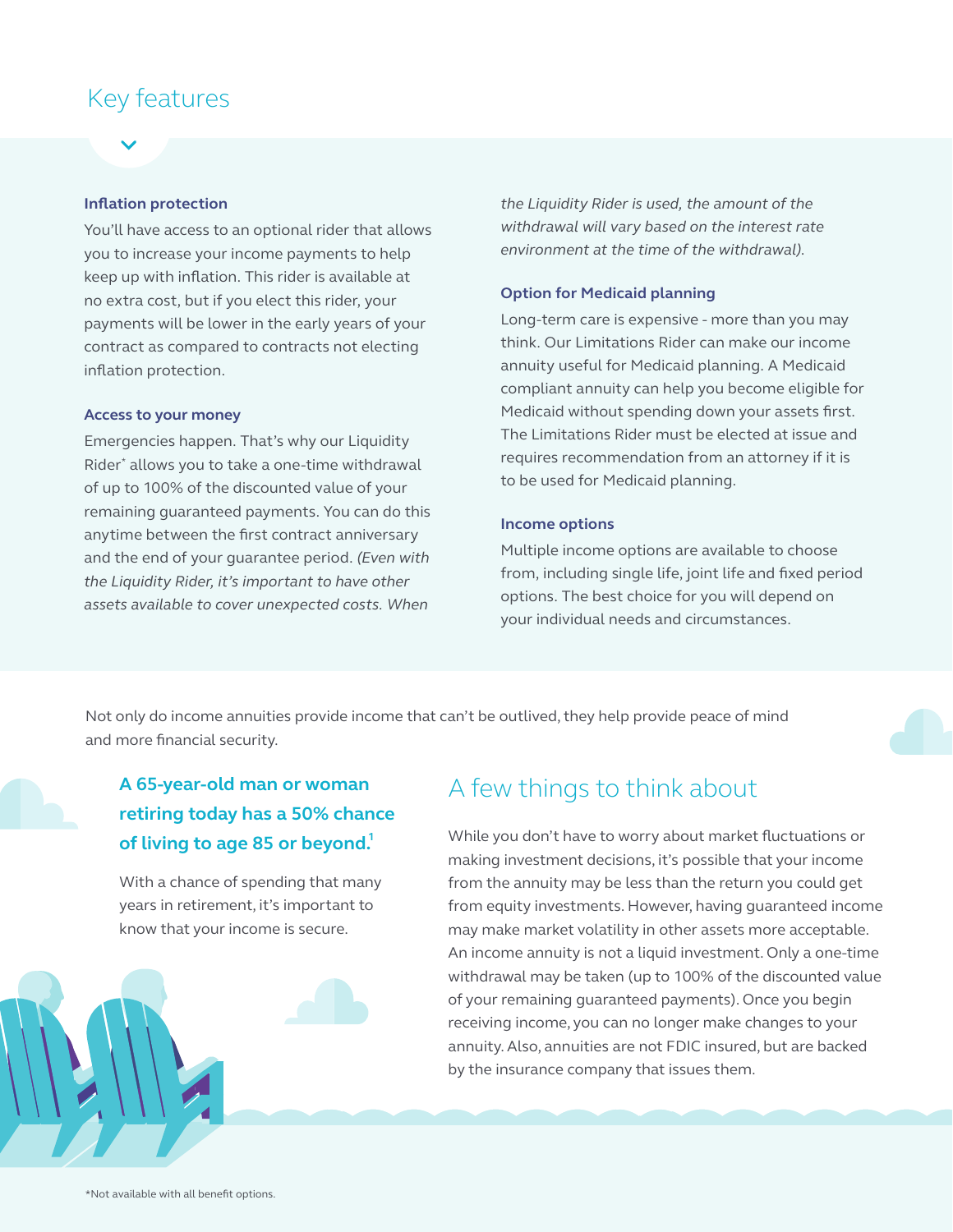# Principal Income Annuity provides you with a regular stream of income to help fund the lifestyle you want in retirement?

#### **Product details**

| Contribution<br>(premium) limits  | The minimum premium payment is \$10,000 for both qualified and nonqualified contracts.<br>The maximum is \$2,000,000. Premium payments up to \$5,000,000 may be allowed with<br>prior home office approval.                                                                                                                                                                                                                                                                                                                                                                                                                                                          |        |        |                                                                                                               |        |        |        |        |                   |        |         |  |
|-----------------------------------|----------------------------------------------------------------------------------------------------------------------------------------------------------------------------------------------------------------------------------------------------------------------------------------------------------------------------------------------------------------------------------------------------------------------------------------------------------------------------------------------------------------------------------------------------------------------------------------------------------------------------------------------------------------------|--------|--------|---------------------------------------------------------------------------------------------------------------|--------|--------|--------|--------|-------------------|--------|---------|--|
| Maximum issue age                 | 95 (79 for Life Income only).                                                                                                                                                                                                                                                                                                                                                                                                                                                                                                                                                                                                                                        |        |        |                                                                                                               |        |        |        |        |                   |        |         |  |
| <b>Administrative charges</b>     | There are no annual administrative charges.                                                                                                                                                                                                                                                                                                                                                                                                                                                                                                                                                                                                                          |        |        |                                                                                                               |        |        |        |        |                   |        |         |  |
| Inflation protection <sup>3</sup> | The following optional cost of living rider is available at the time of issue for no additional fee:<br><b>Annual Increase Rider</b><br>This rider allows you to choose either a 1%, 2%, 3%, 4% or 5% automatic increase in your<br>income payments each year throughout the life of your contract.<br>The chart below is a hypothetical example of how the Annual Increase Rider works, assuming                                                                                                                                                                                                                                                                    |        |        |                                                                                                               |        |        |        |        |                   |        |         |  |
|                                   | the 3% automatic increase every year for a 10-year time period.                                                                                                                                                                                                                                                                                                                                                                                                                                                                                                                                                                                                      |        |        |                                                                                                               |        |        |        |        |                   |        |         |  |
|                                   |                                                                                                                                                                                                                                                                                                                                                                                                                                                                                                                                                                                                                                                                      | Year 1 | Year 2 | Year 3                                                                                                        | Year 4 | Year 5 | Year 6 | Year 7 | Year <sub>8</sub> | Year 9 | Year 10 |  |
|                                   | Monthly<br>Payment<br>Amount                                                                                                                                                                                                                                                                                                                                                                                                                                                                                                                                                                                                                                         |        |        | \$1,000.00 \$1,030.00 \$1,060.90 \$1,092.73 \$1,125.51 \$1,159.27 \$1,194.05 \$1,229.87 \$1,266.77 \$1,304.77 |        |        |        |        |                   |        |         |  |
| Liquidity Rider <sup>4</sup>      | The Liquidity Rider is available for no additional fee. It allows you to take a one-time<br>withdrawal of up to 100% of the discounted value of the remaining payments. <sup>5</sup><br>. You can take the withdrawal anytime between the first contract anniversary and<br>the end of the guaranteed period. <sup>6</sup> Your payments will be reduced proportionately<br>from the time you take the withdrawal until the guaranteed period ends, but will<br>then return to the original payment amount, if it's still available.<br>. The Liquidity Rider is available with all benefit options except Life Income (both<br>Single Life and Joint and Survivor). |        |        |                                                                                                               |        |        |        |        |                   |        |         |  |
|                                   | Note: You may receive less than your premium amount when you exercise the Liquidity<br>Rider. The interest rate environment at the time you choose to exercise the Liquidity Rider<br>will affect the payment amount received.                                                                                                                                                                                                                                                                                                                                                                                                                                       |        |        |                                                                                                               |        |        |        |        |                   |        |         |  |
| Limitations Rider <sup>7</sup>    | The Limitations Rider makes our income annuity useful for Medicaid planning. A Medicaid<br>compliant annuity can help you become eligible for Medicaid without spending down<br>your assets. The rider is available for no additional fee and must be elected at contract<br>issue. The Inflation Protection and Liquidity Riders are not available if the Limitations<br>Rider is elected. Your attorney's signature is required when using the Limitations Rider for<br>Medicaid planning.                                                                                                                                                                         |        |        |                                                                                                               |        |        |        |        |                   |        |         |  |